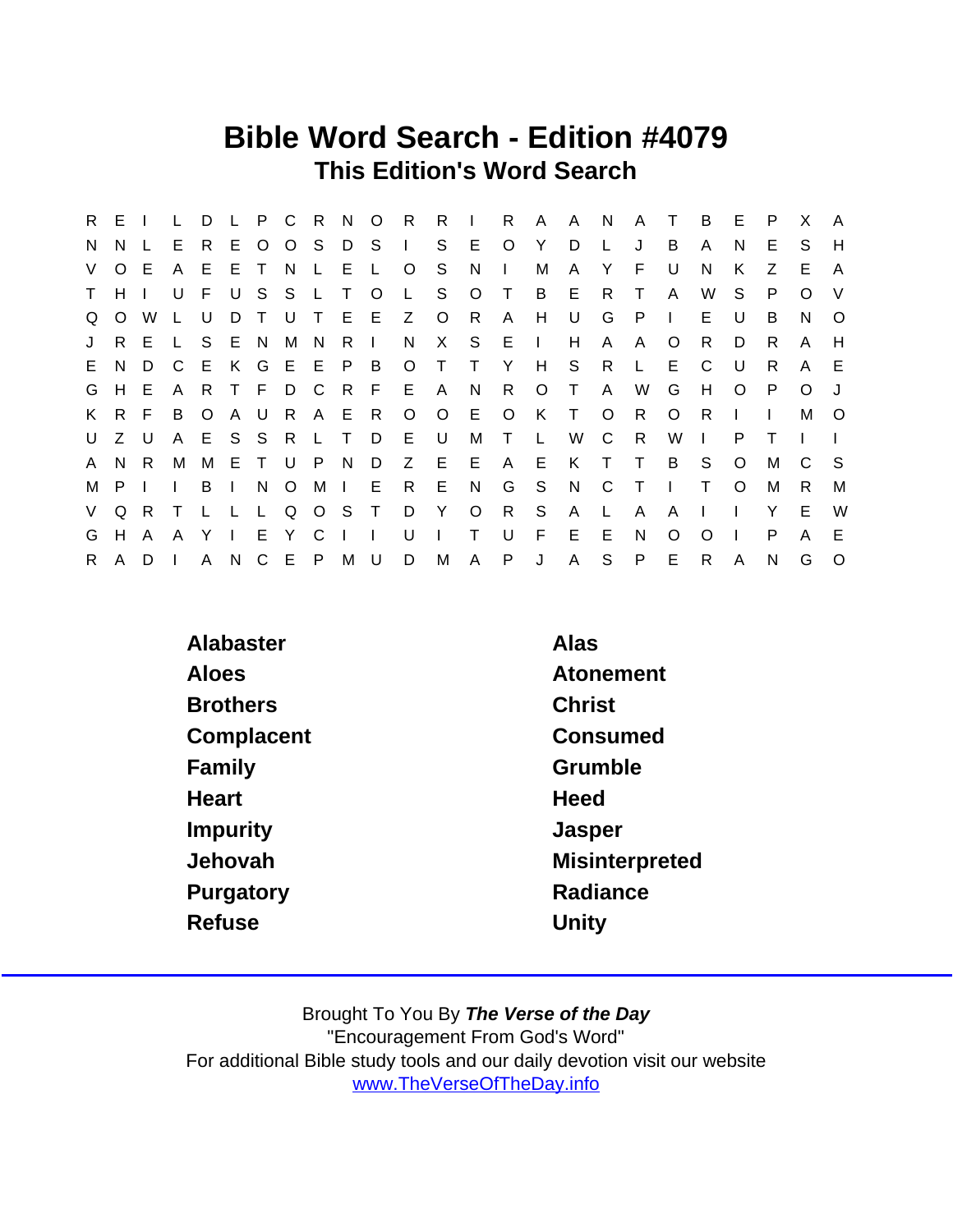### Bible Word Search - Edition #4079 Word Search Answer Guide

| r            |              | e i I          |              |              |       |     |               |              |              |                |              | D I p C r n o r r i r a a n A t |             |              |            |              |                         |              |              | b              | e            | p              | $\mathsf{x}$ | a            |
|--------------|--------------|----------------|--------------|--------------|-------|-----|---------------|--------------|--------------|----------------|--------------|---------------------------------|-------------|--------------|------------|--------------|-------------------------|--------------|--------------|----------------|--------------|----------------|--------------|--------------|
| n.           | $\mathsf{n}$ | $\Box$         | E.           | R            |       |     | e o O s       |              | D s          |                | $\mathbf{i}$ | S                               | e           | $\mathsf{o}$ | y d        |              | $\mathsf{L}$            | $\mathbf{i}$ | b            | a              | n            | e              | s            | H            |
| $\mathsf{V}$ | $\mathsf{O}$ |                | E a          | E.           | e t   |     |               | $N \mid$     | E I          |                | $\circ$      | s                               | n.          | $\mathbf{i}$ | m          | $\mathsf{A}$ | Y                       | $-f$         | $\mathbf{u}$ | n              | k            | $\overline{z}$ | e            | A            |
| t            | H            | i.             | $\mathsf{u}$ | F.           |       | u s | S.            | $\mathbf{L}$ | $\top$       | $\overline{O}$ | $\Box$       | S                               | $\circ$     | t            | B          | e            | $\mathsf{r}$            | $\top$       | a            | W              | S            | p              | $\circ$      | $\vee$       |
| q            | $\mathsf{o}$ | W              | $\Box$       | U            | d t   |     |               |              |              |                | U T E e z    | $\overline{O}$                  | R           | A            | h          | <b>u</b>     | g                       | p            | $\Box$       | E.             | <b>u</b>     | b              | n            | $\circ$      |
|              | j r          | e I            |              |              | S e n |     |               | M N R i      |              |                | n            | $\mathbf{x}$                    |             | S E i        |            | h.           | a                       | a            | $\circ$      | R.             | d            | $\mathsf{r}$   | a            | H            |
| $\mathbf{e}$ | n            | d c            |              |              |       |     | E k g E E P b |              |              |                | $\circ$      | $\mathsf{T}$                    | T Y         |              | H          | $s$ r        |                         | L.           | $\mathbf{e}$ | C              | U            | $\mathsf{r}$   | a            | E            |
| G            | H            |                | E A          |              | R T f |     |               |              |              |                | D C R f E a  |                                 | N           |              | R o T      |              | A                       | W            | g            | H              | $o$ $P$      |                | $\circ$      |              |
| k.           | R.           |                | F b          | $\mathsf{o}$ | a u   |     | $\mathbf{r}$  |              | A E R        |                | $\circ$      |                                 | o E         | $\circ$      | $-{\bf k}$ | $-t$         | $\circ$                 | $\mathsf{r}$ | $\mathsf{o}$ | R              | i i          |                | м            | $\mathbf{o}$ |
| U            |              | z U            | A            |              | e s s |     | $\mathsf{r}$  |              | L T d        |                | e            | u                               | M           | $\top$       | $\sim 1$ . | W            | $\overline{\mathbf{C}}$ | R            | W            | $\blacksquare$ | p            | t              | i.           |              |
| a            |              | Nr             | M            | M            | e t   |     |               | u P N d      |              |                |              | z e E                           |             | A e          |            |              | k t                     | t            | B            | S.             | $\circ$      | m              | $\mathbf{C}$ | <b>S</b>     |
| m            | p            | $\mathbf{I}$ i |              |              | B I n |     | $\circ$       |              | M I e        |                | $\mathsf{r}$ | e                               | N           | G            | S          | n            | $\mathbf{C}$            | $-t$         | -i -         | $\top$         | $\Omega$     | m              | <sub>r</sub> | m            |
| V            | $\mathsf{q}$ |                | r T          |              |       |     | I L L q O S t |              |              |                | $\mathsf{d}$ | y                               | $\circ$     | R S          |            | A L          |                         | A            | a            | $\mathbf{I}$   | $\mathbf{i}$ | V              | e            | W            |
| g            | h.           |                | a a          |              | Y i E |     | Y C           |              | $\mathbb{R}$ | $\mathbf{i}$   | $\mathsf{u}$ | $\mathbf{i}$                    | $\mathsf T$ | U            | f          | $\mathbf{e}$ | e                       | n.           | $\Omega$     | $\circ$        | -i           | p              | a            | e            |
| R.           | A            | $D \mid$       |              |              |       |     | A N C E p M u |              |              |                | d            | m                               | A           | P.           | J          | $\mathsf{A}$ | S                       | P            | E            | R              | a            | $\mathsf{n}$   | g            | $\circ$      |

- Alabaster: Diagonal **Alas: Horizontal** Aloes: Diagonal **Atonement:** Vertical Brothers: Diagonal **Christ: Vertical** Complacent: Vertical Consumed: Vertical Family: Diagonal Grumble: Diagonal Heart: Horizontal Heed: Diagonal Impurity: Diagonal **Impurity: Diagonal** Refuse: Vertical **National Contract Contract Contract Contract Contract Contract Contract Contract Contract Contract Contract Contract Contract Contract Contract Contract Contract Contract Contract Contract Contract Contra**
- Jehovah: Vertical Misinterpreted: Vertical Purgatory: Vertical Radiance: Horizontal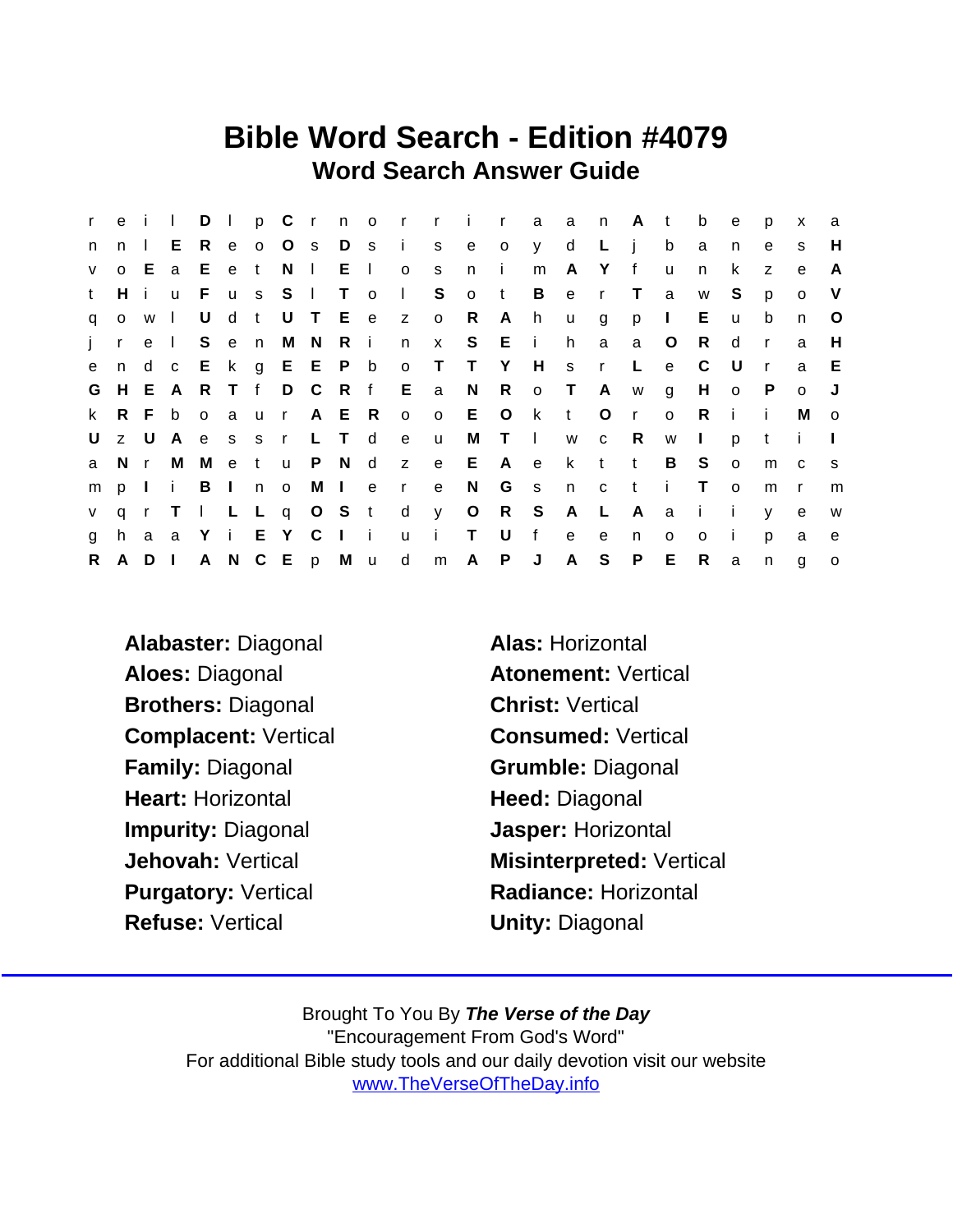# Bible Word Search - Edition #4079 Words Used And Their Definitions

Alabaster

A form of translucent gypsum

Alas

A word used to express sadness or concern about someone or something

Aloes

A type of wood from a tree found in East India

Atonement

Payment. God states in the Old Testament that sins can only be forgiven by a blood sacrifice. Throughout the Old Testament He hints to the coming of the Perfect Sacrifice. God Himself would take on flesh and once and for all pay for the sins of all mankind - past, present, future. Jesus Christ was perfect sacrifice and the only one that God will accept. God Himself paid the price for our sins and no other payment will be accepted!

**Brothers** 

Male siblings; Equal members of a family

**Christ** 

A reference to Jesus, from a Greek word meaning "Anointed"

**Complacent** 

Too comfortable to be motivated

Consumed Engulfed; Eaten

Family

A social unit consisting of one or more adults together with the children they care for.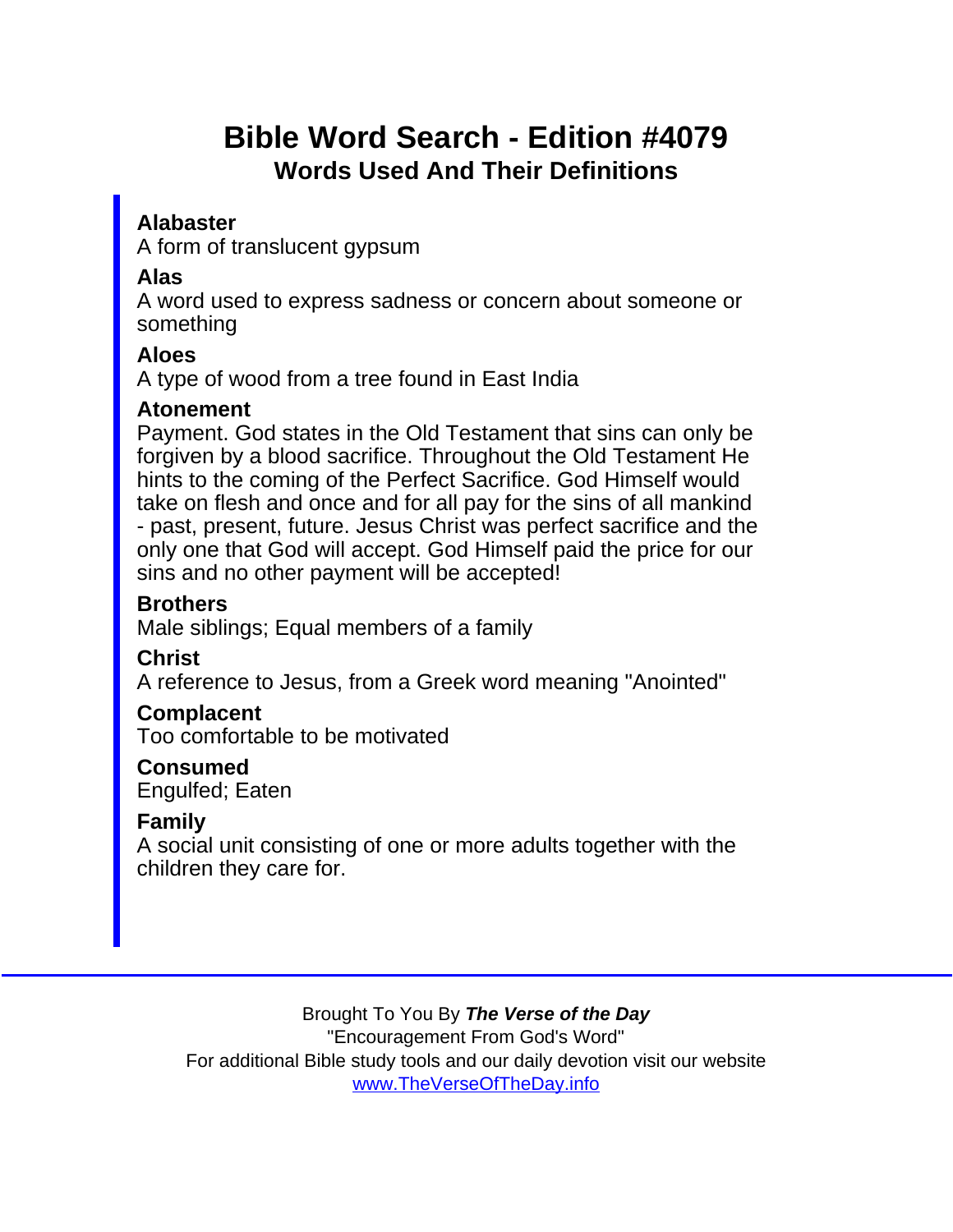## Bible Word Search - Edition #4079 Words Used And Their Definitions - Continued

Grumble

To speak against in discontent

**Heart** 

Capacity for sympathy, feeling, affection; Organ of the body responsible for pumping blood

**Heed** 

To pay attention to something as opposed to ignoring it

Impurity

**Uncleanness** 

Jasper

A stone that often has bands or spots and a reddish, brownish, or yellowish color

Jehovah

Jehovah: "He will be" or "He will exist" Jehovah Jesus: The Lord Our Savior Jehovah Jireh: The Lord will see / provide / be seen Jehovah Mekadesh: The Lord who Sanctifies Jehovah Nissi: The Lord our banner Jehovah Roehi: The Lord My Shepherd Jehovah Rapha: The Lord heals our sicknesses / troubles / our souls Jehovah Shalom: The Lord our peace Jehovah Shammah: The Lord Is There Jehovah Tsidkenu: The Lord our Righteousness **Misinterpreted** Having misunderstood a message